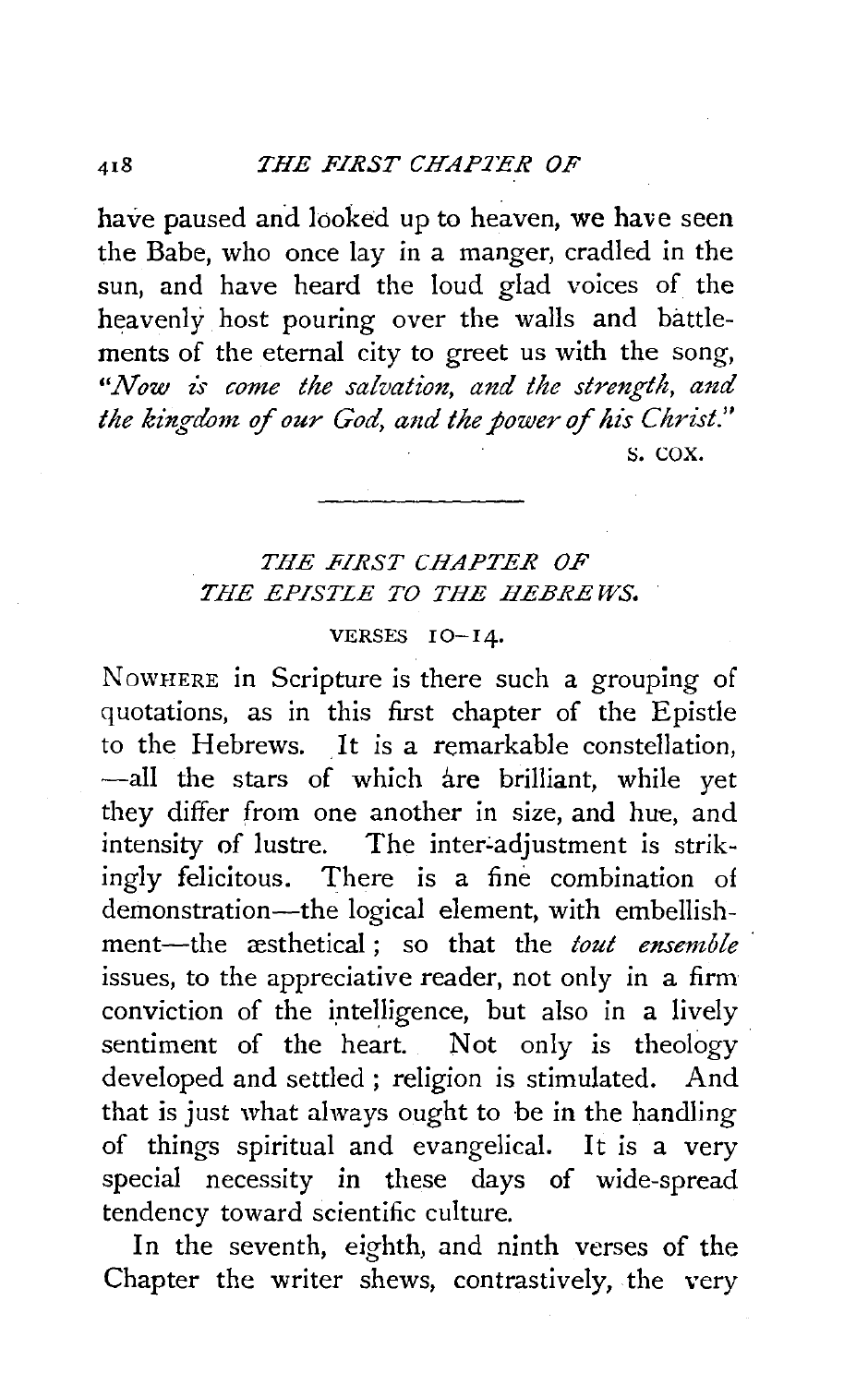different styles of representation which the Old Testament writers employ when speaking of angels on the one hand, and of the 'Messiah on the other. The former are but "winds" and "flames of fire."fulfilling the behests of the Almighty in an important, but comparatively humble, sphere of creation. But the latter is far. other. He is a King. He is . God. His throne is established for ever. His administration is the perfection of wisdom and righteousness. His "joy" over the realized results of his rule, in all places of his vast dominion, is, in its height and depth, measurable only by the depth and height of the boundless complacency of the Infinite Father. So very different are the Old Testament representations of the angels and of the Messiah respectively.

The inspired writer proceeds to say, in verses  $10 - 12 :=$ 

*And* 

' Thou in the beginning, O Lord, didst found *the earth:* 

And the heavens are thy handiworks. *They shall perish; but thou shalt endure:* And they all, like a garment, shall wax old; *And, as a vesture, shalt thou roll them up, and they shall be changed. But thou art the same,* 

*And thy years shall not come to an end.'* 

The *And,* which stands at the head of this quotation, links it on, in a purely generic . and indeterminate manner, to what goes before. The reader is left to particularize, to his own mind,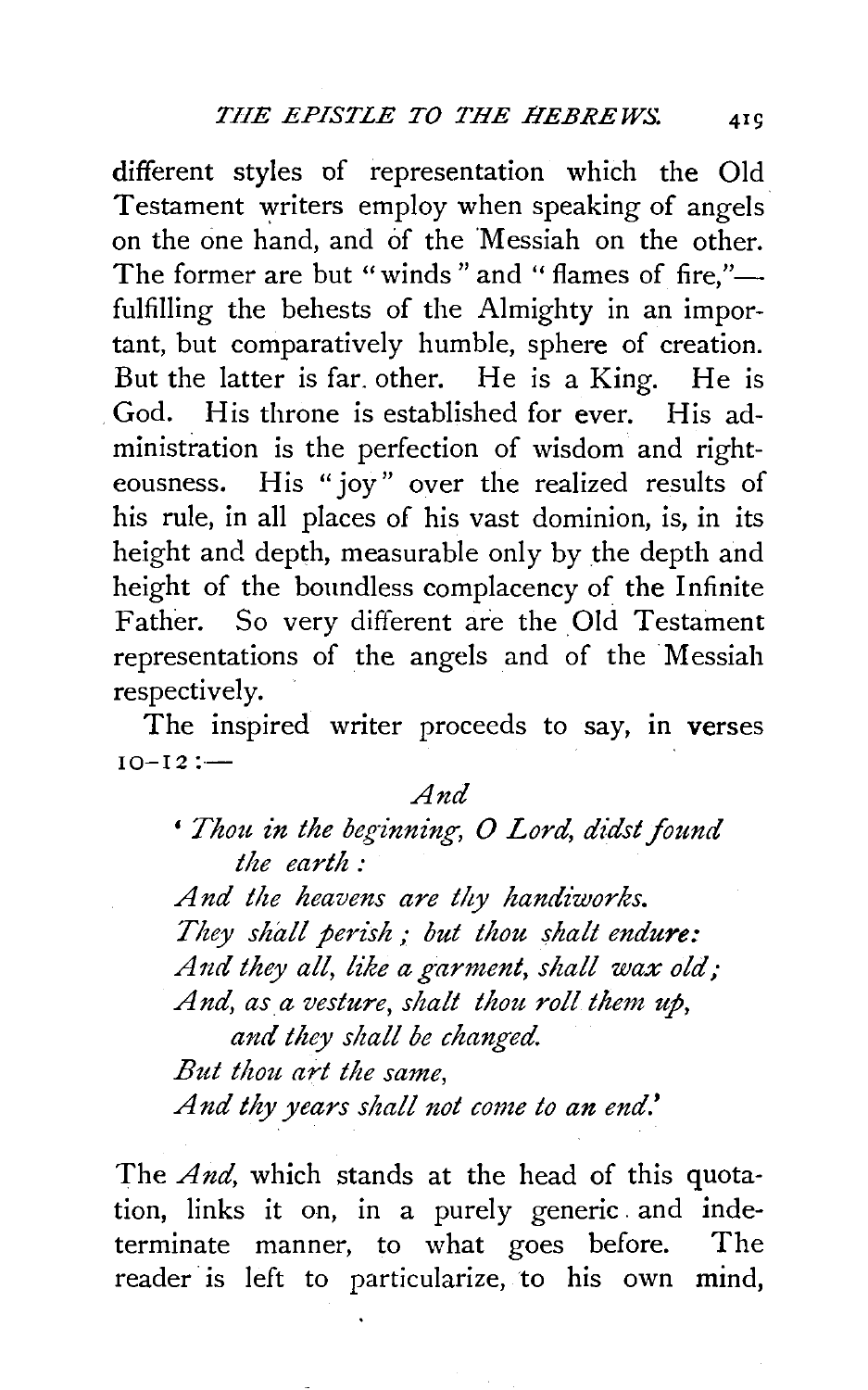if he should desire it, the definite relation of the citations.

The passage, thus indefinitely appended to the quotation from the 45th Psalm, is likewise taken from the Psalter. It is found in the 25th, 26th, and 27th verses of the 102nd Psalm. 1 But to those Expositors, who have not seized the idea, that, in the fine free-and-easy practical representations of the inspired penman, there is a beautiful blending of embellishment with demonstration, the citation has occasioned the greatest perplexity: and this perplexity has resulted in very violent expedients of exposition.

The difficulty is this :- There is nothing in the *contents of the Psalm to lead us to the conclusion that it ts* 7 *eszes who is addressed in the cited words.* So far as intrinsic evidence is concerned, there is nothing in the Psalm that is, in any special manner, Messianic. There is reference, indeed, to Jehovah's *mercy;* and that of course, in its antithesis to justice, involves the conception· of propitiousness ; which propitiousness, in its relation to moral government, involves the idea of propitiation; which propitiation involves the idea of a propitiator. But not only is it by a circuitous process that this reference to Jesus our Saviour has to be reached; the reference, even when reached, scarcely suffices to satisfy the demands of exegesis, if the notion of bare demonstration, without any interblending element of æsthetic embellishment, be insisted on. For, although the idea of a propitiator may, and must, be ultimately involved, wherever there is reference to God's mercy to Zion in particular,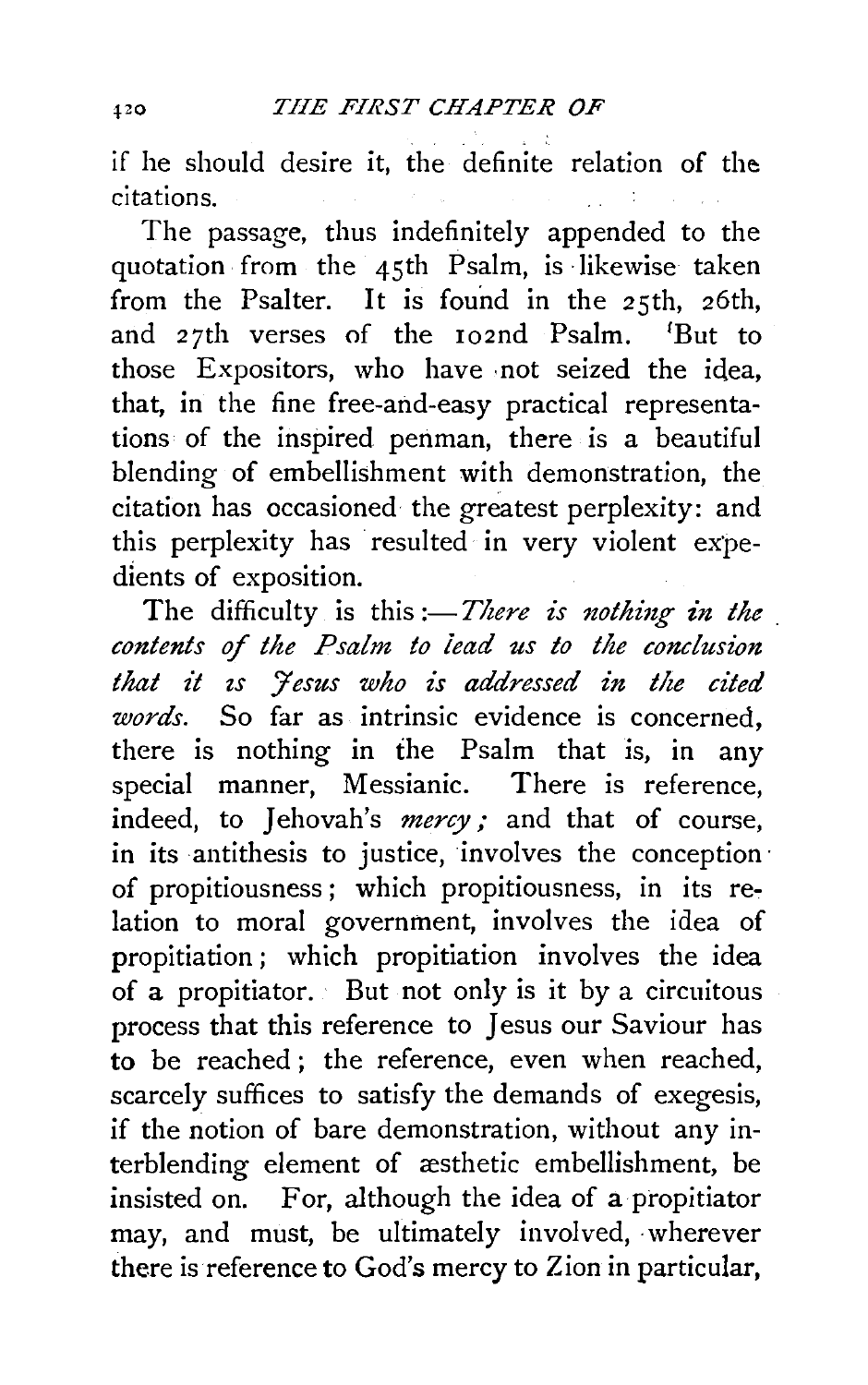or to his afflicted people in general, still it is only logically involved. And there is no evidence, intrinsic to the Psalm itself, that it is the propitiating Jesus, as distinguished from the propitious or propitiated Jehovah, who is addressed in the words of the citation, and throughout the whole of the Psalm.

Recent expositors of the Psalms and of the Epistle see this clearly, and hence not a few of them, proceeding on the popular conception of the relation of the citation to the Letter-writer's argument, do not hesitate to speak irreverently concerning the relevancy of the logic.

Among these irreverent critics, some,-of high scholarship too, such as Lünemann. $<sup>1</sup>$ -maintain that</sup> the Letter-writer was "misled" by the word  $Lord^2$ as occurring in the Septuagint Version of the Psalm. He did not know, they assume, that it stood in that Version to represent the Hebre\v *:Jehovah;* but he knew well that it was commonly employed by his Christian brethren around him as a designation of our Saviour. Hence his blunder, as they imagine. In his simplicity and ignorance he just took it for granted that it was *the Lord Jesus Christ* of whom the Psalmist sung! It is 'too bad'! It would be positively shameful, were it not that it is actually ridiculous. For, even supposing,—and we are not disposed to dispute it,—that it was the Septuagint Version alone of which the writer made use, he must, in using it,—provided he had in him any discriminative talent at all,—have noticed that not merely in scores upon scores, but in hundreds on hundreds of instances, the designation is employed

<sup>&</sup>lt;sup>1</sup> Following in the wake of Böhme and Bleek.  $\frac{2 \kappa v_{\text{pvo}}}{r}$ VOL.  $II, 2Q$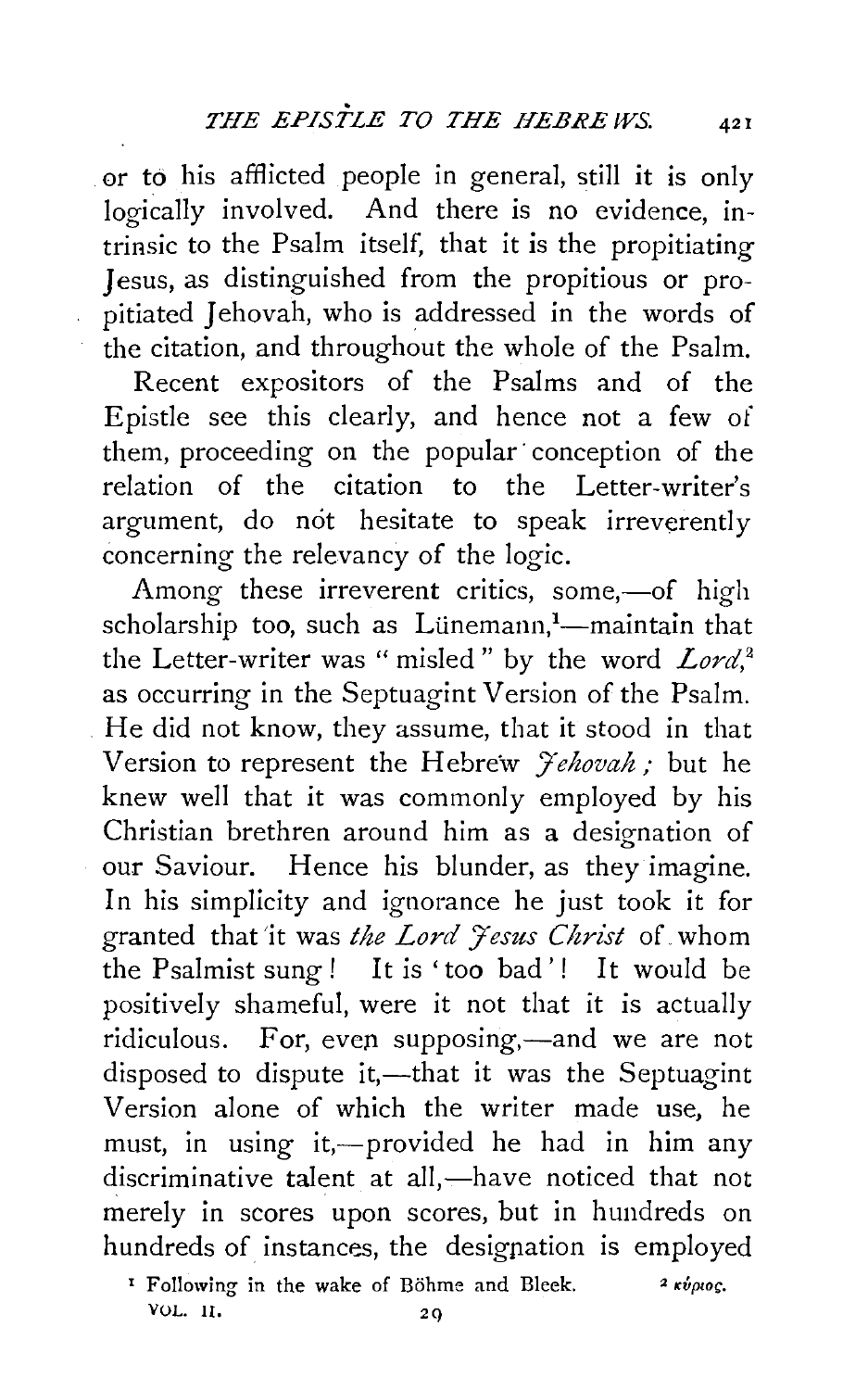where there is no possibility of either openly or surreptitiously thrusting in a special reference to the Messiah who was to come.

More reverent critics are driven, notwithstanding their reverence, to extremely straining expedients. Some, such as Pierce and Wettstein, suppose that the passage is relevant, not because it speaks of the Messiah, but because it speaks by implication of the angels, when it speaks of the " heavens," and says of them that " they shall perish." " They shall perish," says Pierce, "as to their dominion and authority." "The heavens," says Wettstein, "that is, the angels, the *celestials."* <sup>1</sup>

Others suppose that not one of the quotations, in the entire constellation of passages, is intended to be a proof-text. They are all, it *is* contended, merely the borrowed garment or garniture of words in which the Letter-writer chooses to express, not the ideas of the Old Testament writers, but his own New Testament conceptions. Of this opinion is von Hofmann.<sup>2</sup>

Others, such as Stier, conceive that the Psalm is strictly Messianic, *although we could never have*  divined the fact, had it not been for the quotation in *lhe chapter before us.* They imagine that it is the Messiah, who, as the afflicted one, "pours out," in the body of the Psalm, " his complaint before Jehovah," and to whom the Divine Father turns and speaks in the latter half of verse 24, and thenceforward throughout verses 25-28, which include the verses quoted by the Letter-writer. In support of

> <sup>1</sup> " oi *ovpavoi, i.e.* angeli sive cœlites." 2 " Dcr Schriftbcwcis," i. p. 1 *so.*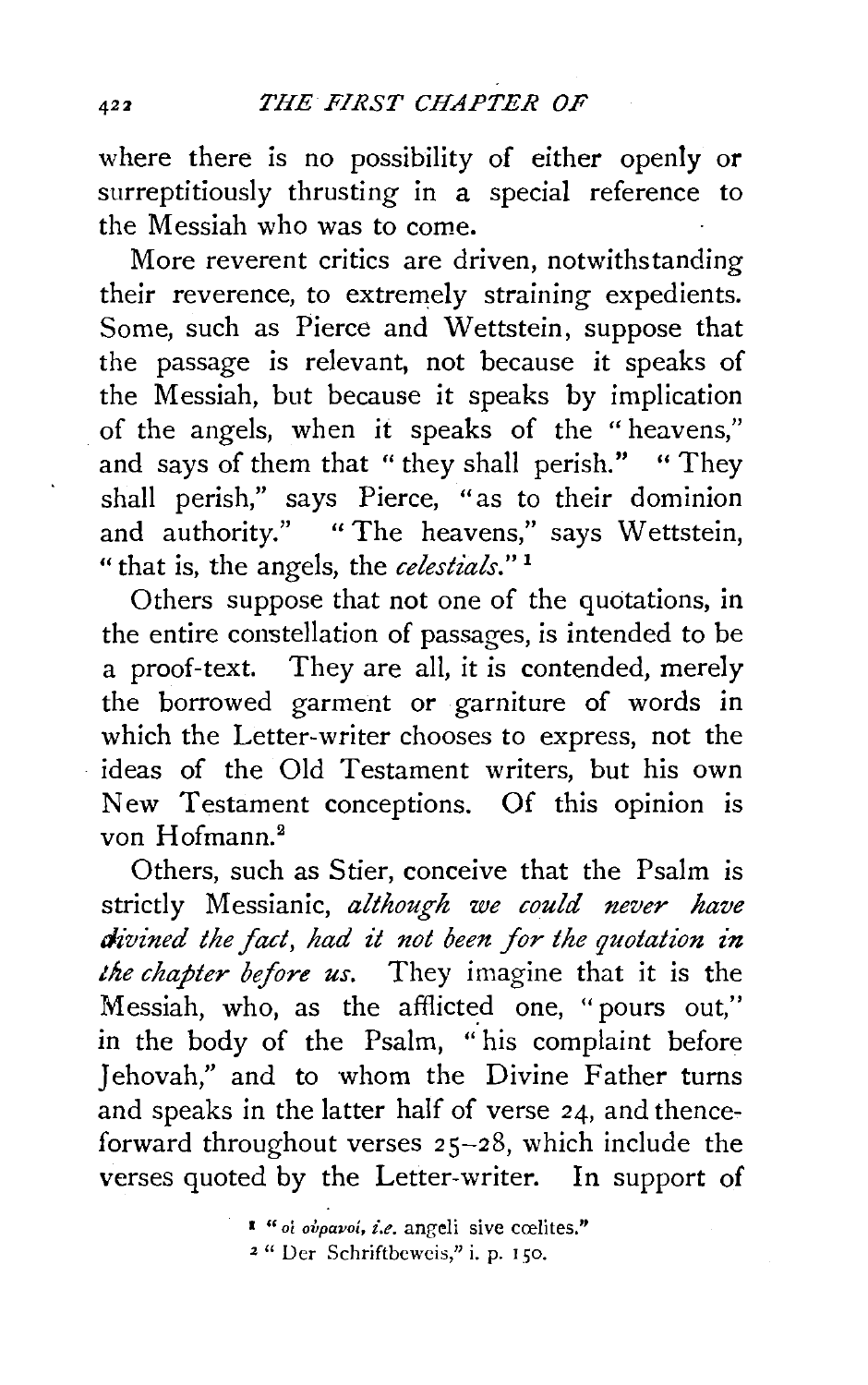this interpretation, Stier has to assume a corruption of the Hebrew text of verse  $23$ . Thrupp, again, while admitting that the verses quoted, instead of being addressed *to* the Suppliant, are addressed *by*  him, in continuation of his address in the preceding context, supposes nevertheless that, to vindicate the relevancy of the citation, we must assume that the address takes a special turn at the  $24$ th verse, and is there and thenceforward directed to the Messiah, although in the entire preceding part of the Psalm it is directed simply to Jehovah as J ehovah.

The' Duke of Manchester, after most elaborate research, came substantially to the same opinion, and made the most of it indeed far too much.<sup>1</sup> So perplexed was he. The judicial and judicious Lawson honestly admits his perplexity, and says: "How these words agree with the scope of the Apostle, so as to prove Christ to be more excellent than the angels, is difficult to understand."<sup>2</sup>

But there is not the slightest occasion for resorting to straining. The inspired writer has already given his readers abundance of demonstration; and there is floating before his view another demonstrative citaticn, which he purposes to bring forth before he winds up this preliminary section of his high argument. It is given in the 13th verse. But meanwhile he æsthetically intercalates, so to speak, as truly and strictly applicable to our

<sup>&</sup>lt;sup>1</sup> See his "Horæ Hebraicæ," pp. 99-110.

<sup>&</sup>lt;sup>2</sup> See his noble folio, "An Exposition of the Epistle to the Hebrewes; wherein the Text is cleared, Theopolitica improved, the Socinian Comment examined." 1662.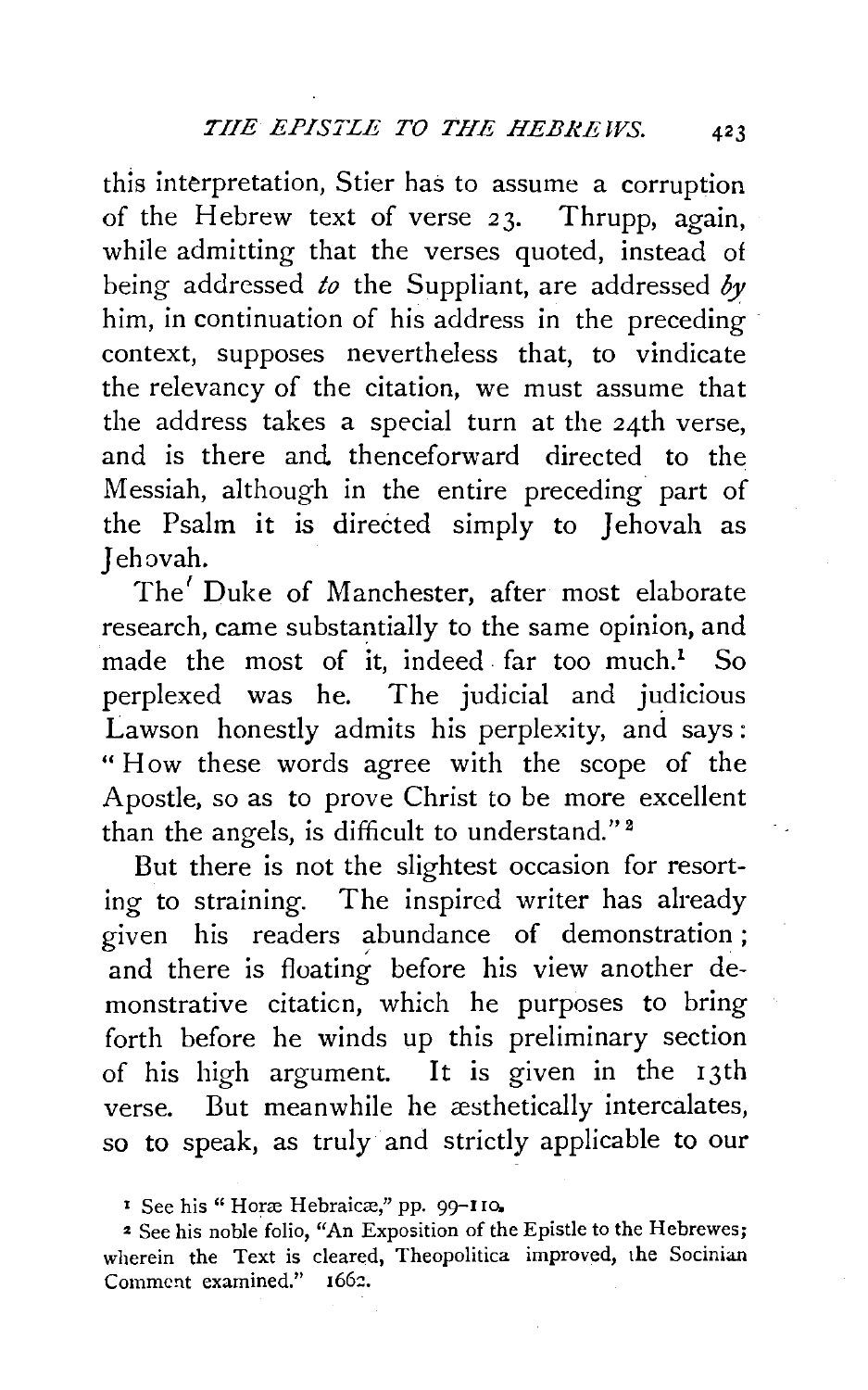Lord, the majestic language of the Psalmist in the ro2nd Psalm. If he had deemed it requisite to account for the use that he makes of the passage, he might have unfolded his idea in some such manner as the following: *And in truth, since it is the Son, who, as we have seen, is the manifestative effulgence of the Father's glory, and the manifestative*  impress of the Father's hidden substance; and since *consequently it is the Son, who, in manifestation of the Father, acted in the creation of the universe, and. still*  acts in the maintenance of all things by the word of his power; the grand words of the 102nd Psalm are *truly mzd admz'rably descriptive of his super-angelic glory.* The warrant for the quotation is complete, and all difficulty vanishes when we divest our minds of the stiff artificialities of logic, which we are too apt to bring with us when we come to the unsophisticated representations of Scripture.

*Thou at the beginning, 0 Lord, didst found the earth.* The expression *at the beginning* is, more literally, *at (the) beginnings*; for not only may we go back in thought, along the unity of creation, to the beginning of the universe : we may also go back, along the lines of the distinct constituent parts of the great whole, and thus get to numerous objective beginnings. The earth began. The sun began. The stars began.

*0 Lord:* The inspired writer, not being fettered by artificiality in quotation, inserts, out of his own cornucopia, this vocative. The Lord is really addressed, and Christ is really Lord. He is God, and l ehovah too.

*Didst found the earth*: The earth is *asthetically*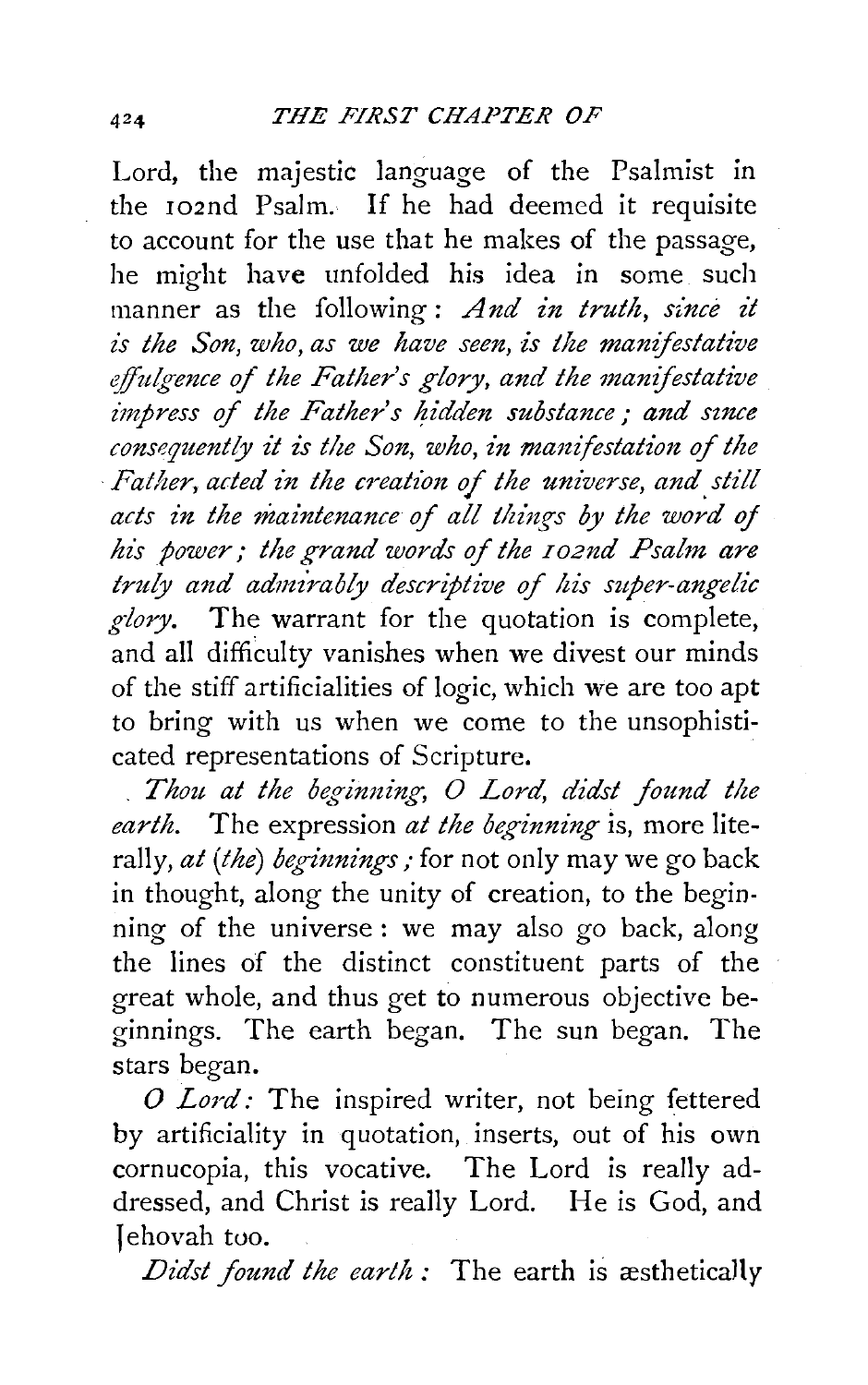regarded as an architectural structure, which needs a very solid foundation on which to rest. The Almighty Builder gives it such a foundation, so that its stability *is* secured for ages of ages.

*And the heavens are thy handiworks :* This is the companion clause to the preceding. It is a Hebrew ' parallelism.' *The heavens:* They are spoken of in their plurality, for, at an exceedingly early period, the idea was reached that there. *is* aloft, over our heads, far more than meets our eyes. Were we to ascend to the star-studded firmament that is visible, we should see another star-studded firmament beyond. And why not more, and yet more, if we should continue still to ascend ?

*Thy handiworks :* The builder of the earth is the constructor of the heavens. There is no antagonistic dualism of creators-one below and terrestrial, the other aloft and celestial

*They shall perish, but thou shalt remain :* It was a sublime intuition which the Psalmist had into the essential transitoriness of all the constituent parts of the material universe. Change is necessarily going on in earth, sun, moon, and stars. It cannot possibly be avoided where there is motion. Day by day the alteration progresses. Millennium after millennium it advances. The earth is not now what it was millenniums ago. It will not be to-morrow what it was yesterday, or what it is to-day. The sun is radiating itself off, and must by-and-by cease to burn. "It is simply," says Sir William Thomson, "an incandescent mass cooling."<sup>1</sup> Stars have already burnt out, or will. The moon no longer, as of yore, burns and <sup>1</sup> See his <sup>4</sup> Geological Dynamics," § 40.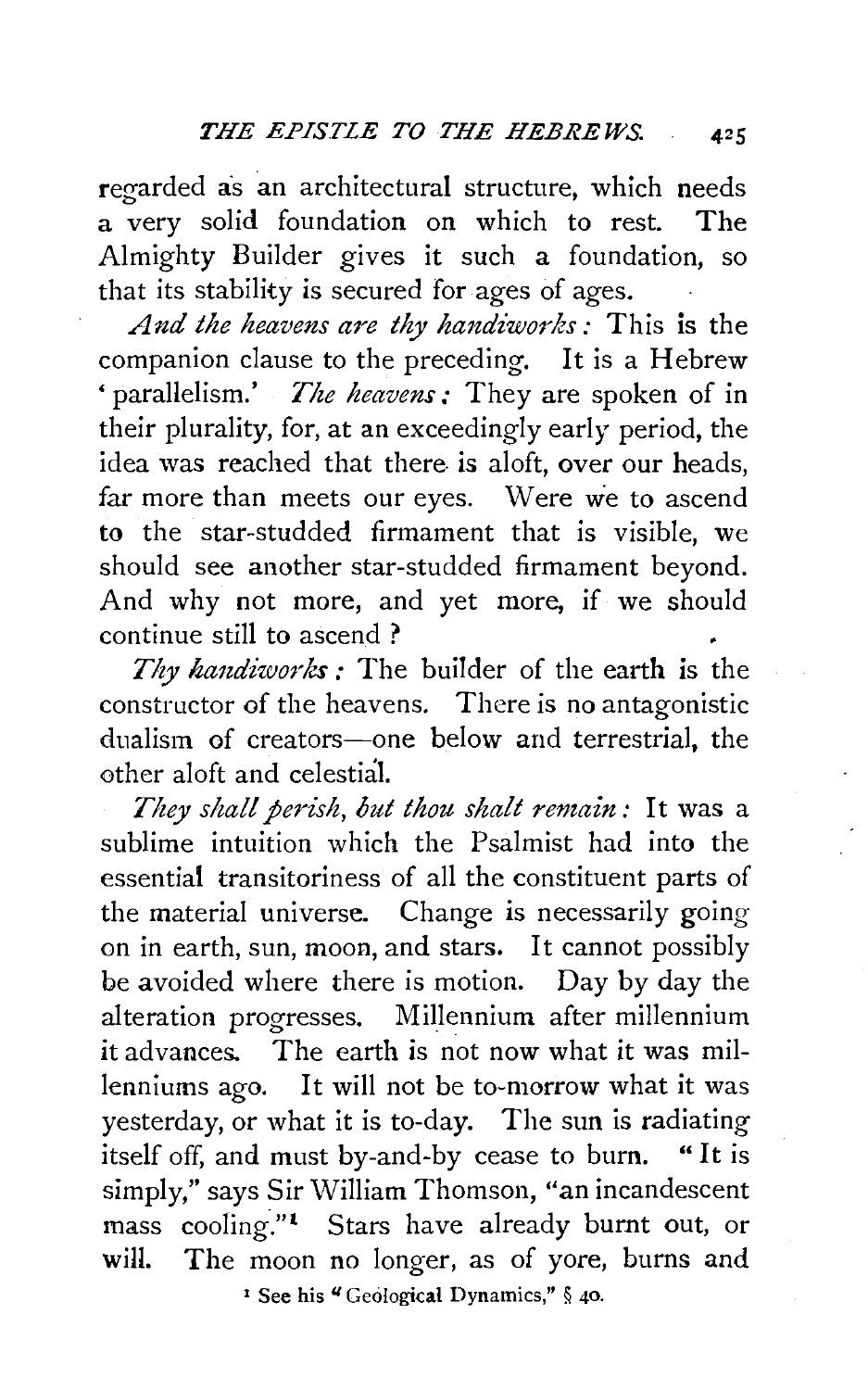glows. It is now an immense opaque cinder, only reflecting the sunlight that is thrown from afar upon its disc.

*They shall perish: They, that is, the heavens,* although what is affirmed of them is equally true of *the earth,* and might have been affirmed of it by the Psalmist. The figures employed, in the succeeding lines shew that his mind was thinking in particular of the heavens, as distinguished from the earth, and from the universe as a 'whole.

*But thou shalt remain:* In the majority of critical texts the verb is accentuated as in the present, *thou remainest.1* It is better, however, with Pierce, Wettstein, Knapp, Bleek, to accentuate it as future,<sup>2</sup> in harmony with the verb that goes before and the verb that comes after ; in harmony, too, with the socalled future of the original Hebrew. The Vulgate translates it as future.<sup>8</sup> Bengel hesitated between the two accentuations ; but, in his German version, ·he decided for the future rendering. *Thou shalt remain; Thou shalt survive; Thou shalt "continue*  through,"-through all the ages of destruction and transformation that may elapse.

*And they all, as a garment, shall wax old:* The writer still thinks of *the heavens*, which were frequently conceived of as some kind of drapery overcanopying the broad earth.

As a garment shall wax old, and wear out, so as to be no longer serviceable for the purpose for which they are now used.

And as a vesture shall thou roll them up, and they *shall be changed*: The word rendered *vesture*<sup>4</sup> denotes

· diauiveic. • διαμενείς.  $\delta$ *permanebis.* **4 περιβόλαιον.**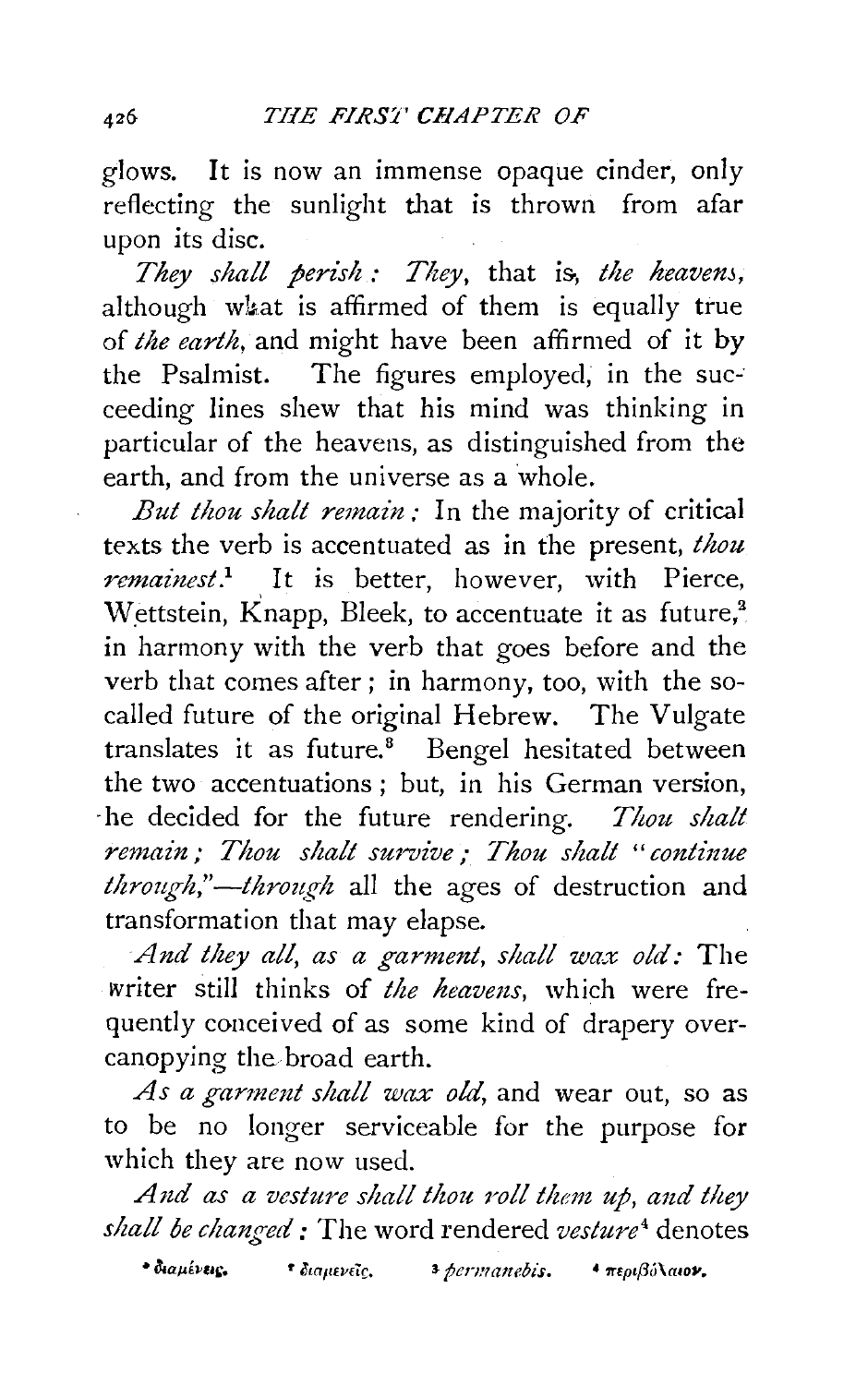an outer garment for throwing loosely around the person. The writer would be thinking of the Syrian *burnouse.* 

*Shalt thou rolt them up:* Doubtless the correct reading,<sup>1</sup> though it has been surrendered by Tischendorf in his last edition. It is certainly not a literal translation of the original Hebrew. And more,---it would not, and could not, be the original form of the Septuagint Version. That would no doubt be the reading, which we find in the Alexandrine manuscript of the Old Testament, and in the Sinaitic and Claromontane manuscripts of the New-the reading in which Tischendorf finally settled-thou shalt *change them.*<sup>2</sup> The other reading—that represented by the Authorized Version-had crept into some manuscripts of the Septuagint before the time of the Letter-writer. It had been the choice of some transcriber, who, thinking not unlikely of Isa. xxxiv. 4, had either intentionally or unintentionally varied the phrase that lay before him. *Shalt thou roll them up*  is, then, the correct reading. When once *the heavens*  have ceased to serve their present purpose, they will be dealt with as a robe that is no longer fit for use. Such a robe is often *rolled up* and laid aside, to serve, by-and-by, some other purpose. One particular mode of dealing with cast-off robes is particularized, because the poet is painting concrete pictures, and he leaves it to the common sense of his readers to accept them as only partial representations.

*And they shall be changed:* The poet does not say, *And they shall be annihilated.* With true intuition he could see that, without annihilation, there

 $1$  ελίξεις.

<sup>2</sup> άλλά ξεις.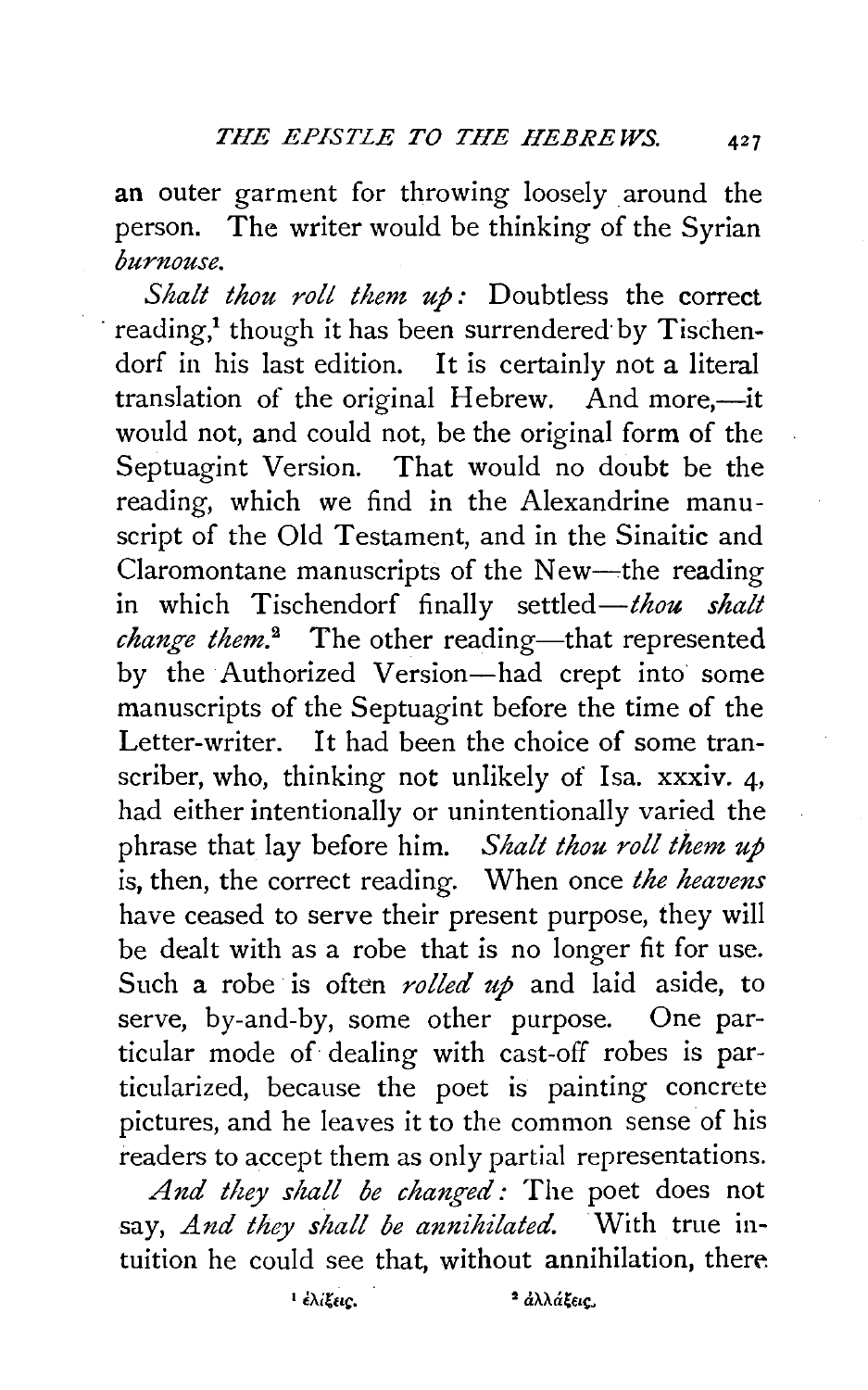would be some new cosmical arrangement. There will be *a new heaven and a new earth*. The very materials of the old may be rehabilitated, though that is an idea that does not enter into the Psalmic representation.

But thou art the same, and thy years shall not *come to an end:* Our Lord is unchangeable in all that is essential to the identity of his being or to the glory of his character. He is "the same yesterday, to-day, and for ever." *1£is years shall not come to an*  end: they shall not *leave off*,—that is the precise reproduction of the original term.

The halo of glory around the person of our Lord seems to be complete. But the inspired writer lingers as he looks, and adds to it a farther intensification, saying,—*But to which of the angels* has he ever said, Sit at my right hand, until I make thine enemies thy footstool? The sacred writer recalls himself, as it were, from the profusion of illustration, in which he had been,—to the great delight and profit of his readers, $$ expatiating with such enthusiasm. And he proceeds to wind up his connected series of quotations with one of peculiar logical potency.

 $But :=$  It is as if he had said, *But to recur to* demonstration, I shall add, out of the fulness at com*mand, yet one more proof-text in support of my position.* Then he proceeds to ask,— To which of *the angels has the Divine Father ever rendered the honour which he conferred on the Son, when he said, Sit thou at my right hand?* 

The quotation is made from the first verse of the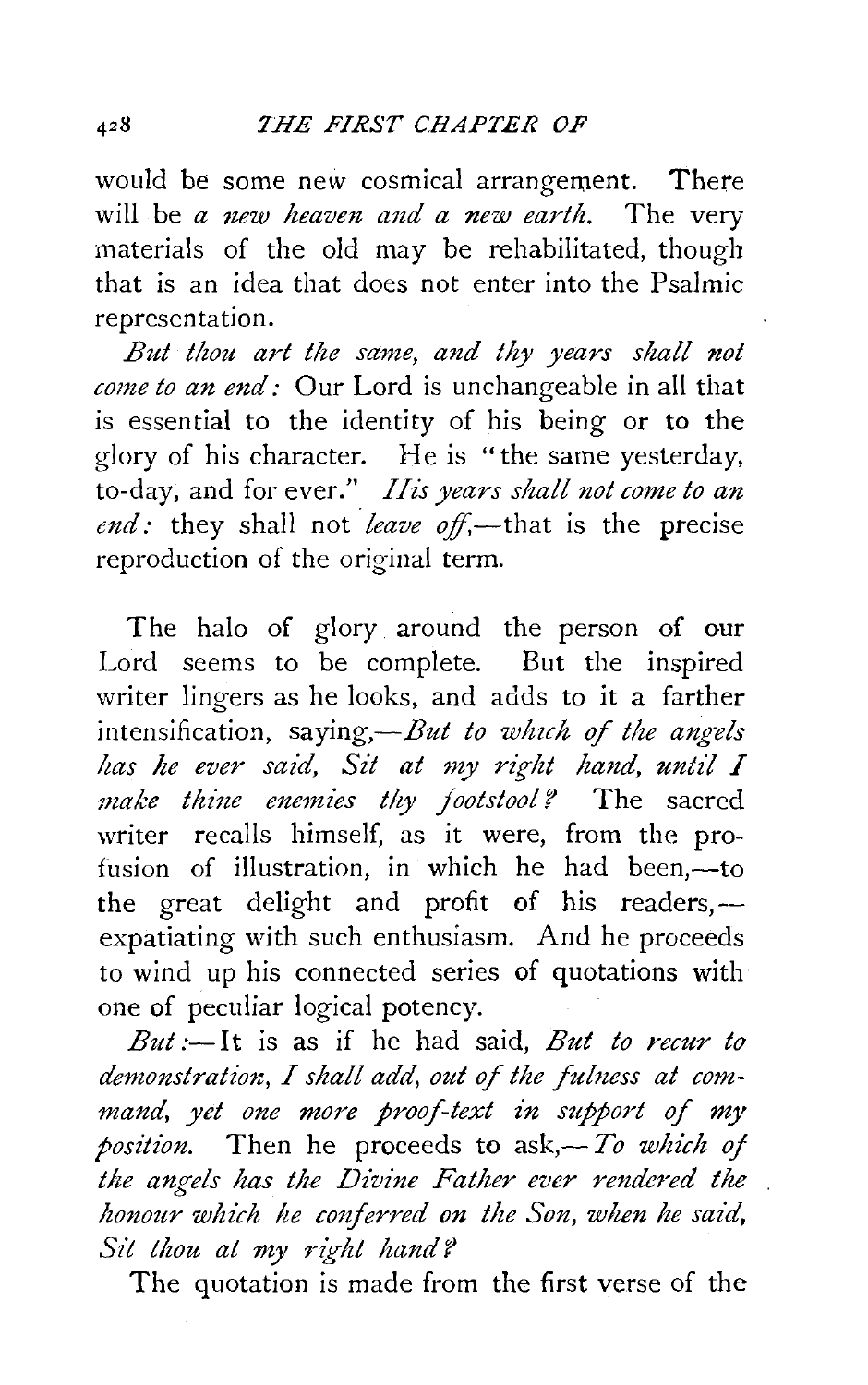1 1oth Psalm, and is no mere embellishing illustration. The Psalm is manifestly Messianic.<sup>1</sup> It must be, if any Old Testament oracle is. Not only is it expressly applied to the Messiah by our Saviour himself (Matt. xxii. 42–45; Mark xii. 35–37; Luke xx.  $41-44$ ), it is inapplicable to any other personage. In the New Testament it is quoted, as having reference to our Lord, more frequently than any other passage contained in the entire Old Testament scriptures. The words, moreover, which are cited in the verse before us, *Sit at my right hand,*  are the mould of all those numerous New Testament representations of our Lord's exaltation, which depict Him as now enthroned in glory, at the right hand of the Majesty, waiting for "the time of the restitution of all things."

The Psalm is a companion one to the second, -though it is by no means so æsthetically constructed. There is more abruptness and, as it were, brokenness in its contents, and less of literary balance in the relation of part to part. It is, too, still more condensed. It is a Psalm of apophthegms. The jointings, that link them into lyric unity, lie under the surface.

Like the second Psalm, the  $i$  roth was doubtless composed by King David, and with his eye reverted to the great promise which had been made to him through Nathan,-the promise that he should have a Son, the throne of whose kingdom would be established for ever (2 Sam. vii.). In the second Psalm he embodied his vision of the universality

<sup>1</sup> See Bergman's admirable and exhaustive Monograph on the Psalm.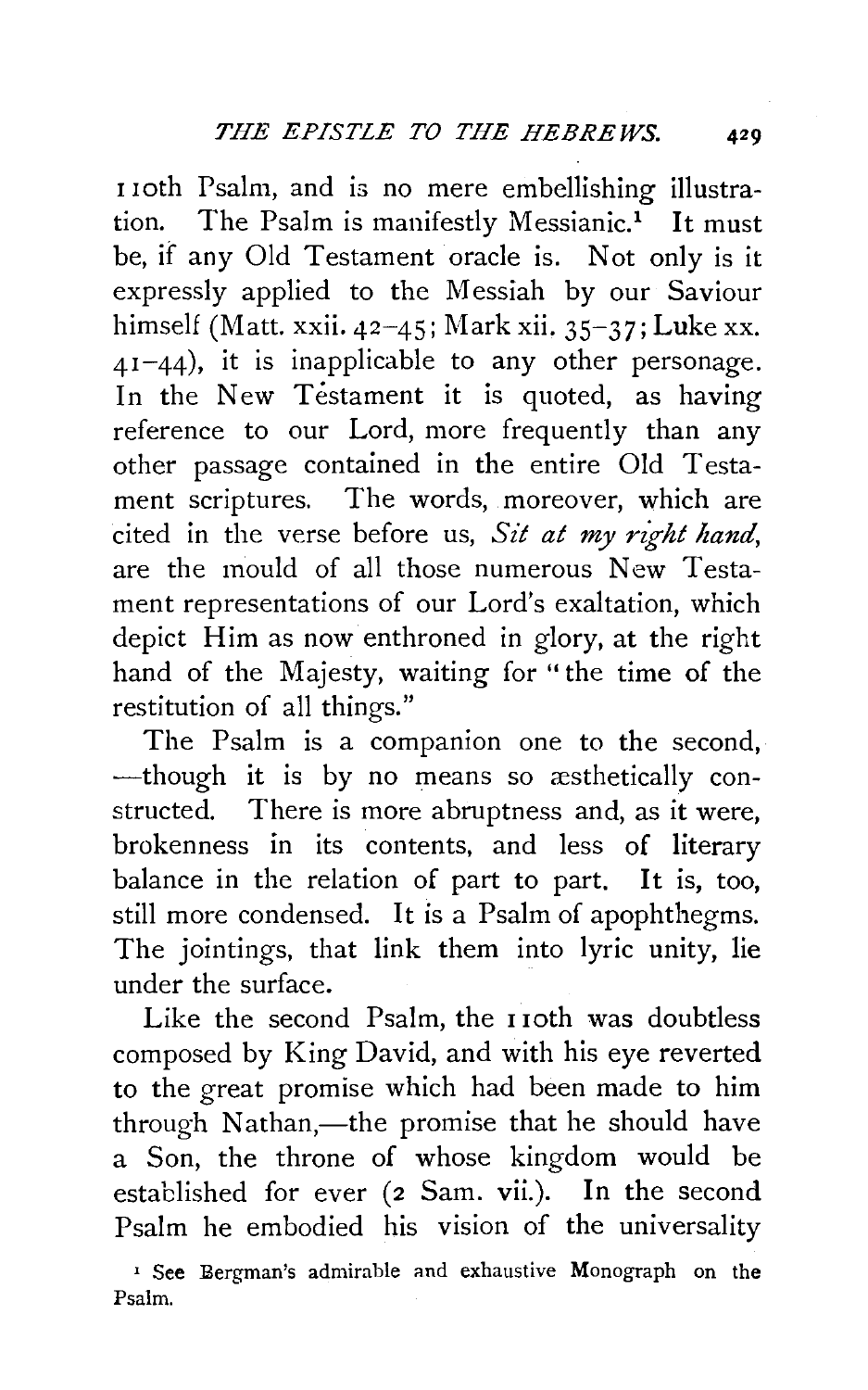of his Son's dominion. No reluctance on the part of kings or peoples could hinder this glorious result. It had been assured; and opposition on the part of the unwilling would but issue in their discomfiture and ruin.

It was doubtless at a later stage of the Psalmist's prophetic development that he composed his 1 10th Psalm. He still, in vision, anticipated opposition on the part of princes and peoples. But he saw, more clearly than before, the surpassing exaltation of his Son, and the active agency of the Divine Father in working with him and for him, till all opposition should be put down. He also saw, probably for the first time, that his Son was to be more than simply King of kings. He was to be Priest of priests, a great High Priest, a Priest upon his throne, whose great aim it would be to intercede in behalf of the sinful, and to consecrate and sanctify the peoples who were willing to be subject to his rule. It was a glorious vision, the full significance of which would only gradually dawn upon the prophet's mind and upon the minds of subsequent prophets, poets, thinkers, and other inquirers.

*To which of the angels has he ever said, Sit at my right hand?* To none of the angels did God ever thus speak. To none of them could he ever give such an invitation. No one of them was capable, or could ever become capable, of being exalted to such a pre-eminence of glory. Mere creatures cannot be lifted to a level with the Creator. But Jesus is exalted to that level, in virtue of being, in his own personality, even when veiled with humanity, truly divine.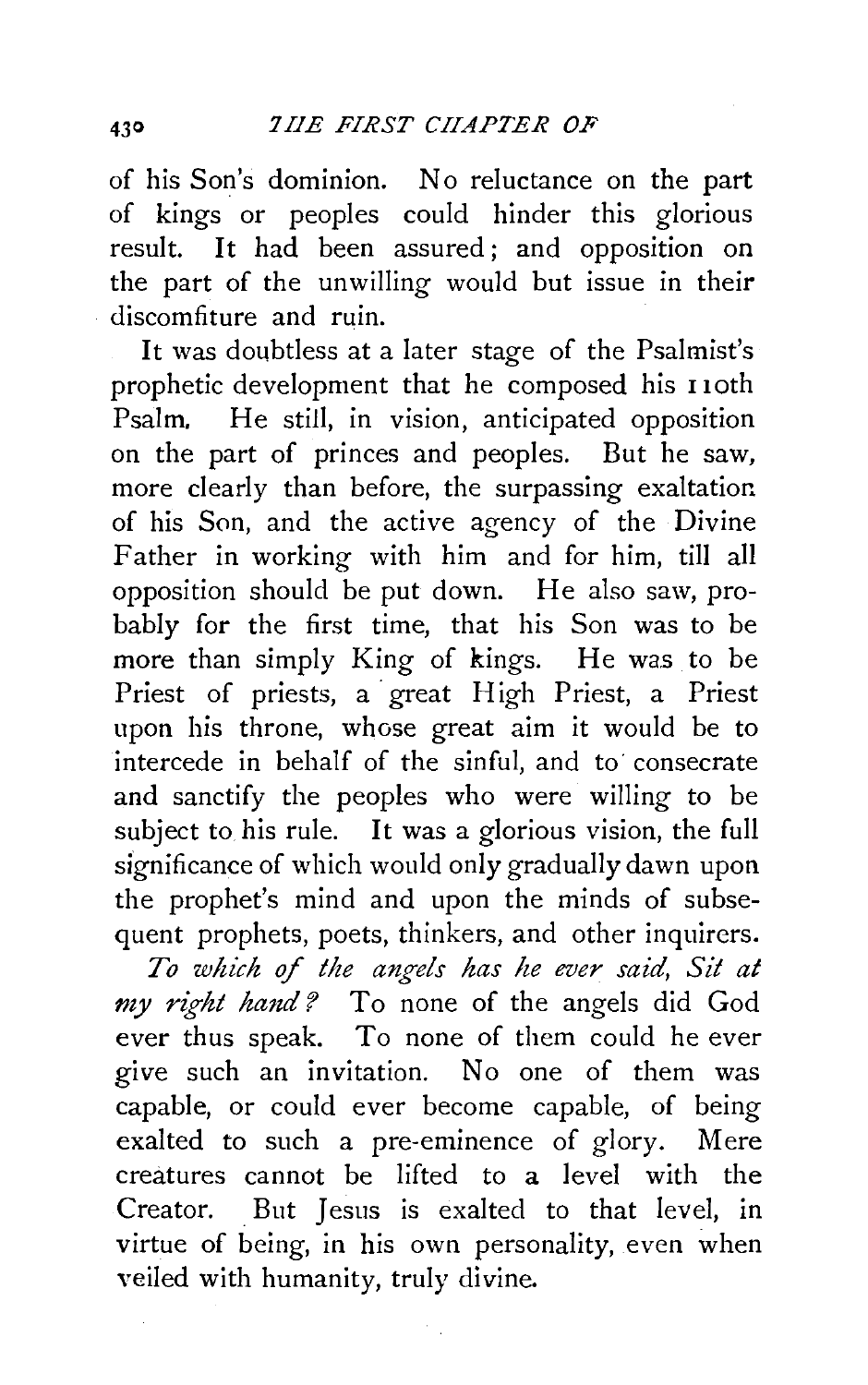*Until I shall have made thine enemies* . *thy footstool:* A period is indicated by the conjunction *until*: and consequently the likelihood of some important change, then occurring, is subindicated. What if it should be fitting, that at the close of the present militant condition of truth and righteousness, there should be a reappearance of the Exalted One for final judgment and adjustment ? When the earth, cleansed through the victories of the Gospel and by the final awards of the Judge and the baptism of fire, is ready to be annexed to heaven, so to speak, what if it should be fitting that its Creator, Sustainer, Restorer, the Lord of lords, and King of kings, should, in his humanity, a terrene thing, descend from his present provisional elevation, and take his place on the throne of his own peculiar glory? (See 1 Cor. xv. 24-28.) But into the lustre of these various divine glories, all of them dazzling with excess of brightness, our eyes cannot discriminatingly penetrate.

*1 shall have made thine enemies thy footstool:*  Before the ultimate consummation, and the glorious visible presence of the Exalted One, the battle between good and evil must go on. The earth is the chosen arena. And God, though invisible, is present with the hosts that are contending for truth, for righteousness, for purity, for selfdenial, for love. He is present, striving along with them, and mightily working in them, and through them. Every victory is his. And byand-by the infatuated enmity shall be, everywhere, subdued. The madness of the enemies shall be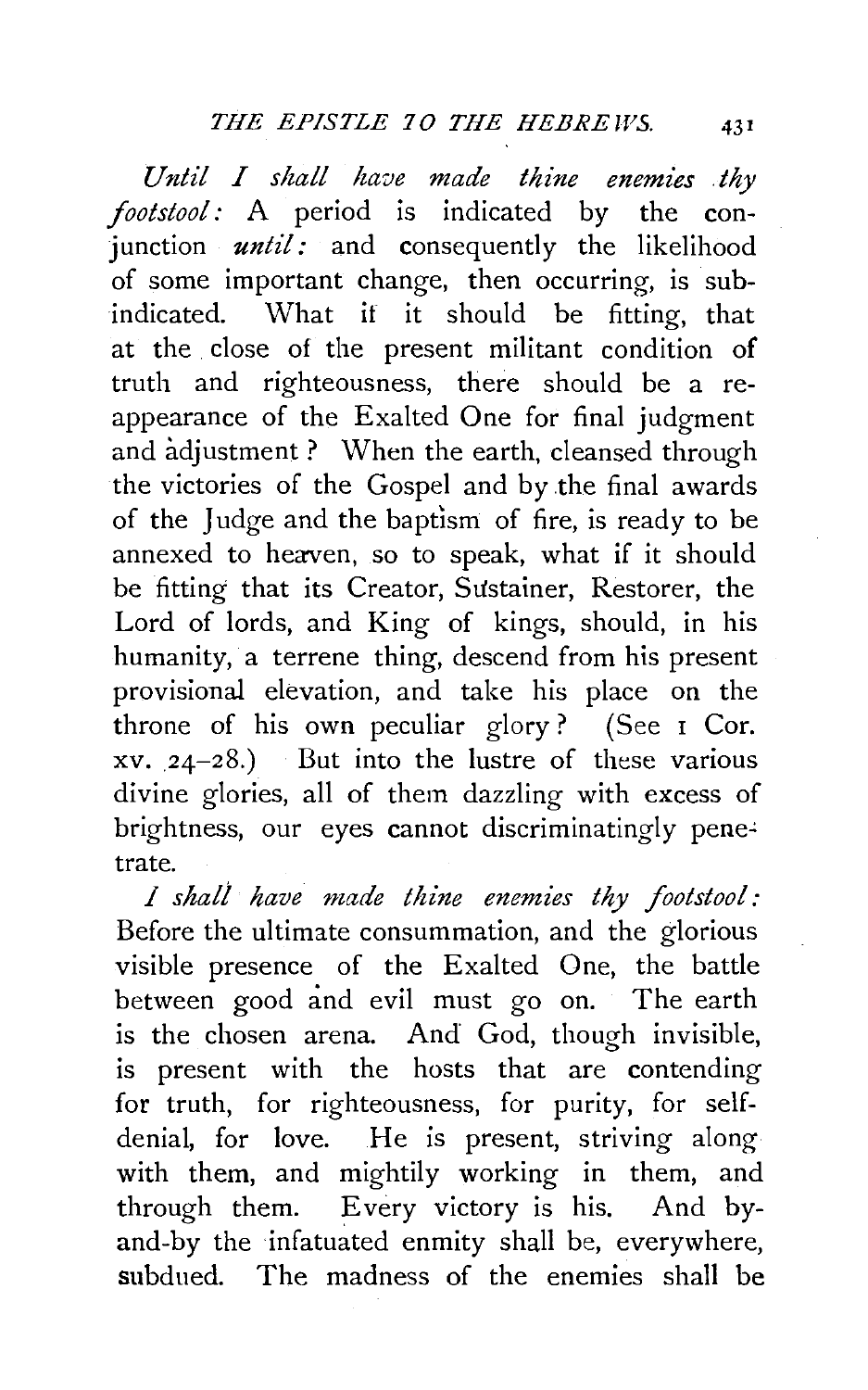## 432 *THE EPISTLE TO THE HEBREWS.*

broken, so that they will fall in absolute prostration, or bow down in unreserved submission, before the feet of Him, whose right it was, and is, and ever will be, to reign supreme.

Such is the glory, present and prospective, of Jesus. It infinitely transcends all the pinnacles of distinction on which it is possible for angels to alight. For - and such is the conclusion of our theme - are they not all ministering spirits, sent *forth to minister for them who shall inherit salvation ?* They are "all," without exception, ministrant spirits. Their duties are ever "liturgical," never lordly or regal. They render the service of lieges to the Lord of the Universe, and are busied on the footstool, while Jesus sits on the throne. Even when charged with their highest behests, they but help, in some minor respects, the disciples of our Lord. They are sent forth to minister 'for them ;' that is, for their benefit.<sup>1</sup> They minister 'to' God. But it is his pleasure that they minister 'for' the disciples of his Son. These disciples are even now "heirs of salvation." But one after another, as their earthly curriculum is completed, they ascend, doubtless under the convoy of angels, and actually "inherit salvation." Their everlasting bliss is *glorification* in one respect, and *salvation* in another. It is the state in which, being freed from all actual evil, they enjoy all possible good, as far as their ever- expanding capacity admits. Luther's rendering of the term salvation, here and elsewhere, though not so literal

<sup>1</sup>  $\delta t \dot{a}$ , with the accusative.